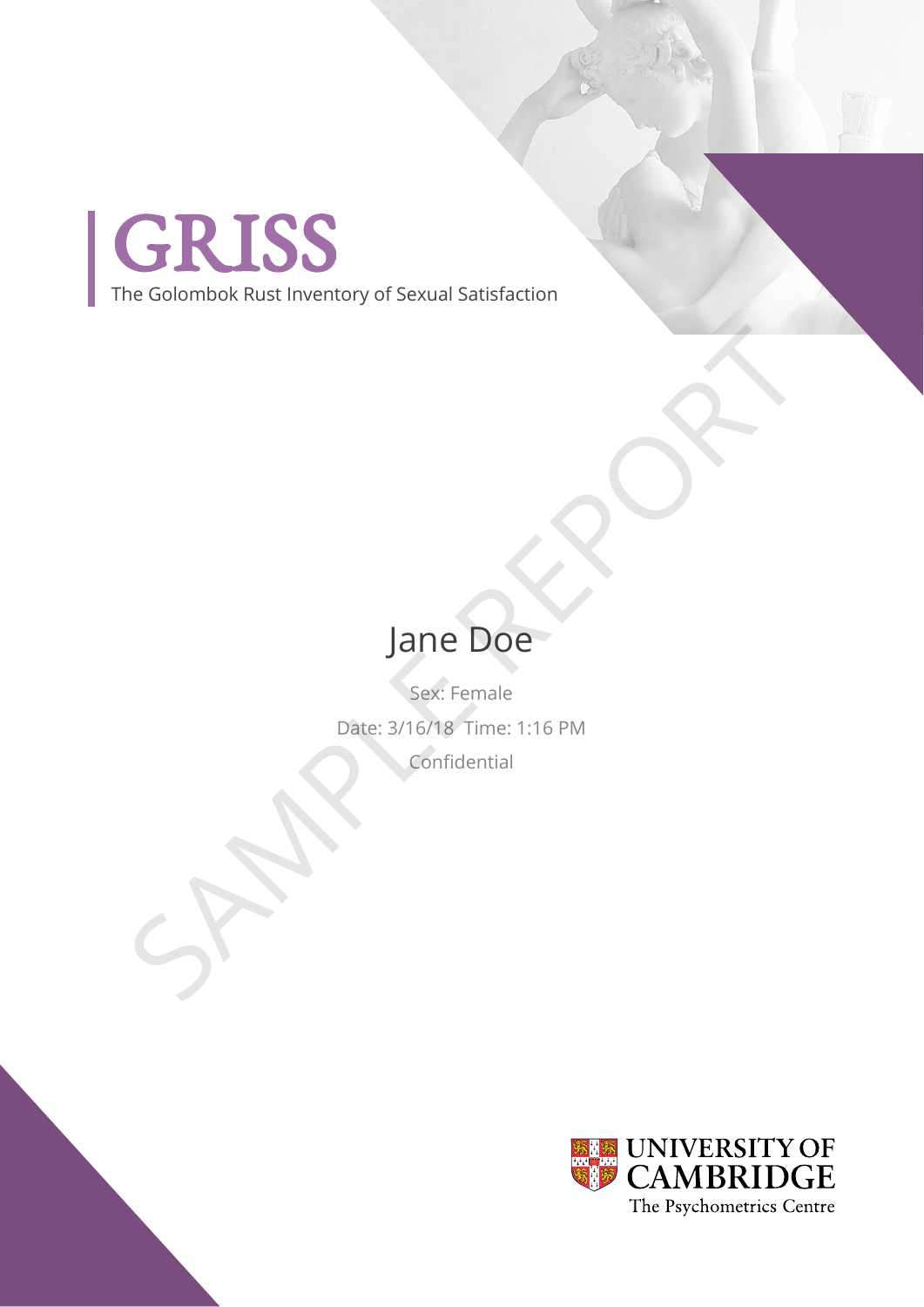#### About the report

Standardisation was based on a sample of 88 sex therapy clients from clinics throughout the United Kingdom. A combination of norm referencing and criterion referencing yielded transformed scales that give a good indication of the existence and severity of any problems. Transformations are to a qualitative stanine scale (from 1 - 9), with a score of 5 or above indicating a problem. A further validity study with 127 sex therapy couples at the Sexual Dysfunction Clinic at John Hopkins University showed that the scales discriminated effectively between those who had a diagnosis of a sexual dysfunction and those who did not.



The overall pattern of your answers to the questionnaire indicates that you are reasonably content with your sexual relationship. See the other paragraphs for any specific difficulties, but bear in mind that, overall, every person's sexuality is likely to be slightly atypical in a few areas. It would perhaps be a good idea to attend to these now as they may one day become seeds for future problems.



Your responses show that you never have sex with your partner. Probably the reasons for this will be apparent from elsewhere in this report. If both you and your partner are satisfied with the current situation, then that's fine. But if there are concerns then you should be aware that there are many services available that can help. In the first instance you could consult your doctor.

#### Non-communication



It seems that you never ever discuss your sexual relationship with your partner. This is not good. While sex can be a very embarrassing topic for both of you it is a very important way in which to share sensibilities, and if things go wrong, talking is nearly always the beginning of a cure. If you find it impossible you could seek help from a counselling service that specialises in this area.



Your answers show that the level of sensuality in both your physical and sexual relationship with your partner falls just within the average range for women. You should hang on to this and perhaps attempt to improve on the present situation. If any problems ever do arise in your sexual relationship, then a sensuous nature is a good indication that there is likely to be a route to recovery.